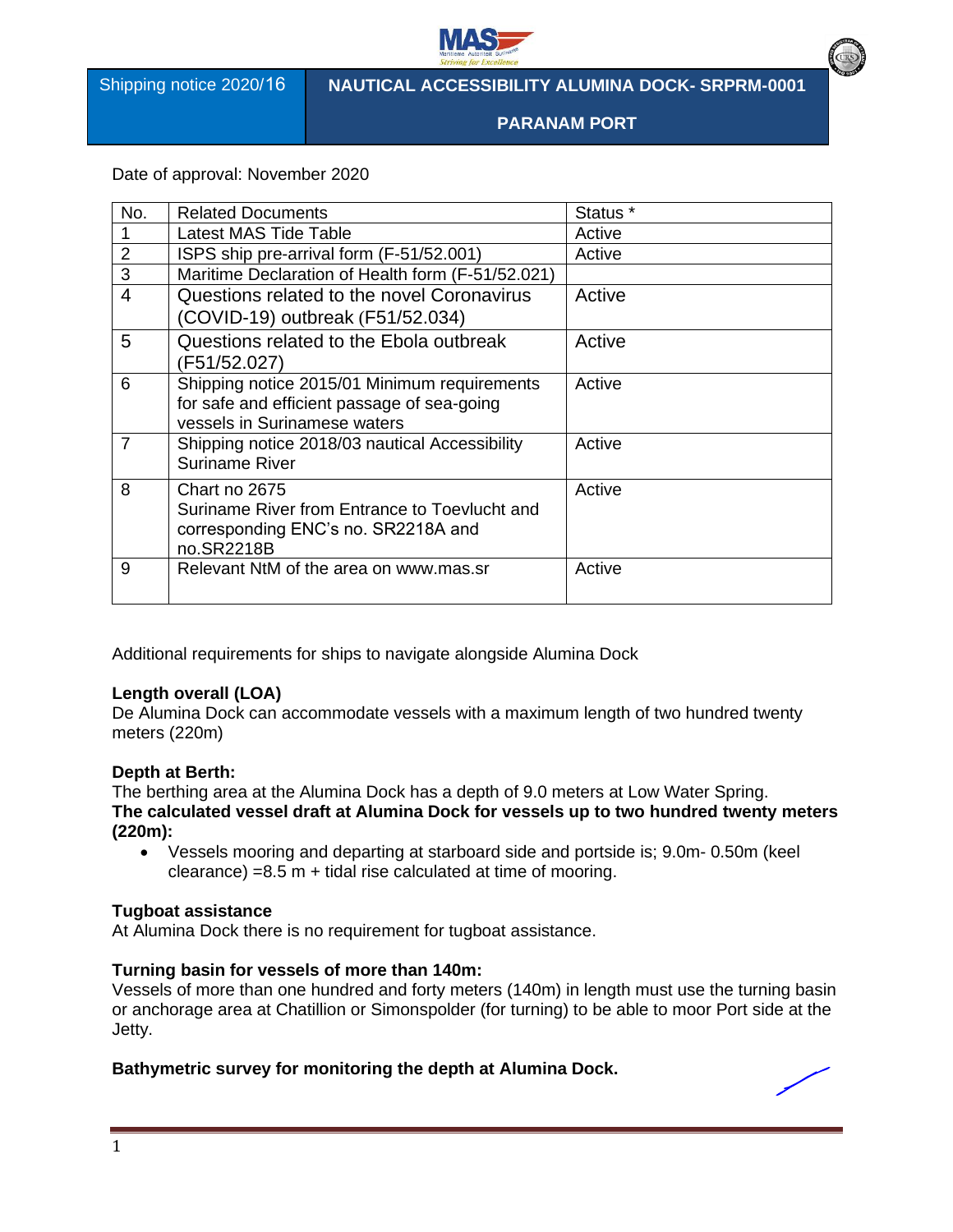

Shipping notice 2020/16

**NAUTICAL ACCESSIBILITY ALUMINA DOCK- SRPRM-0001** 

**PARANAM PORT**

Due to the rapid sedimentation rate periodic maintenance is required. The Maritime Authority Suriname will issue the depth at Alumina Dock on yearly basis after each bathymetric survey. The latest depth survey at Alumina Dock dated July 2020.

**Note:** 

- **In special or exceptional cases, the MAS is fully authorized to request tugboat assistance for partial or the entire distance to be navigated within the channel.**
- **Vessels with bow thrusters which are not in good working condition are regarded as vessels without bow thrusters.**
- **A mooring boat must be on standby to assist with the mooring lines.**
- **For tugboat assistance tugboat operators/companies should possess a valid license for tugboat operations issued by the Maritime Authority Suriname.**

**Approved by the Maritime Authority Suriname,** 

**Mr. M. Amafo LL.M**

**Director**